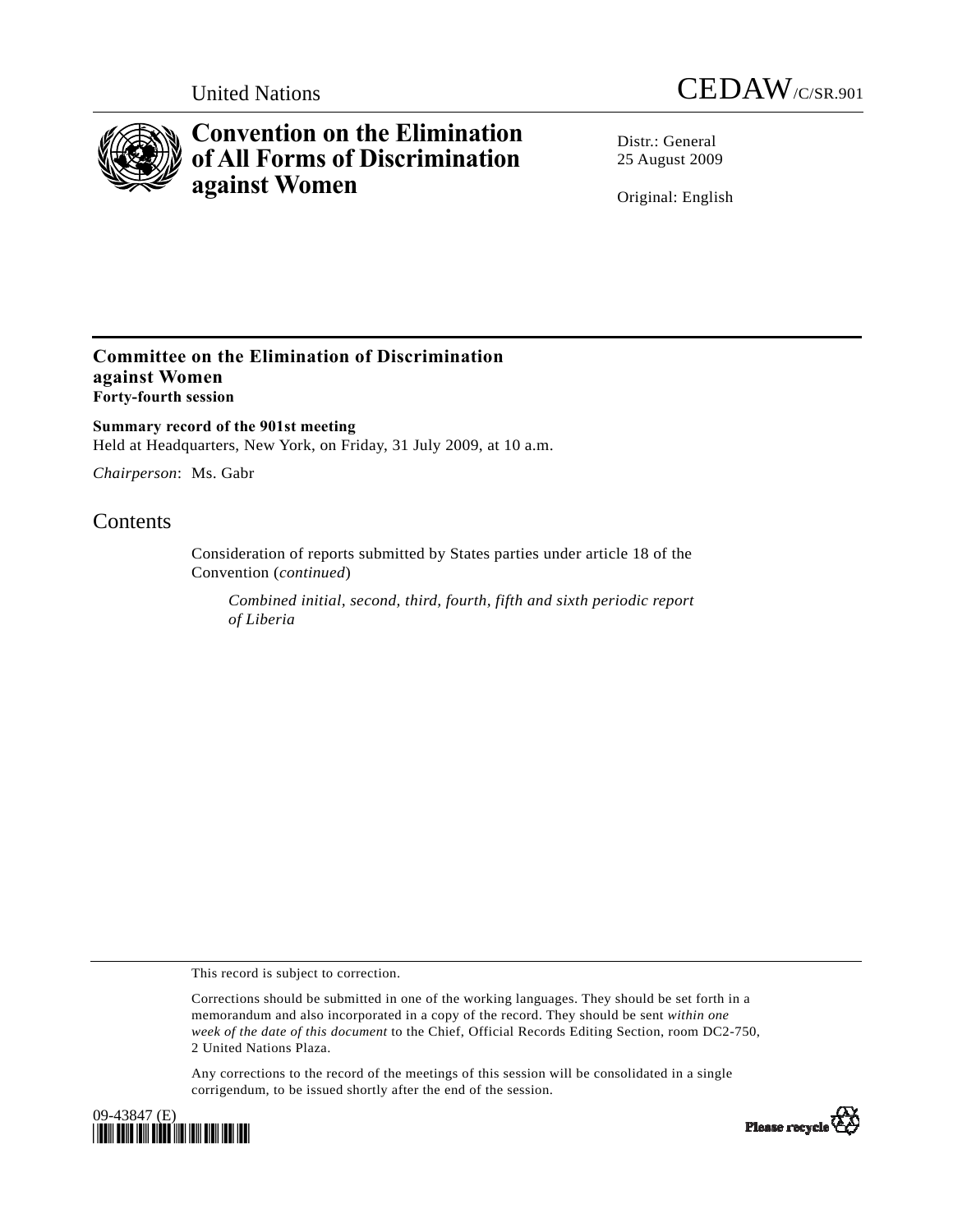*The meeting was called to order at 10.05 a.m.* 

#### **Consideration of reports submitted by States parties under article 18 of the Convention** (*continued*)

 *Combined initial, second, third, fourth, fifth and sixth periodic report of Liberia* (CEDAW/C/ LBR/6; CEDAW/C/LBR/Q/6 and Add.1)

#### 1. *At the invitation of the Chairperson, the members of the delegation of Liberia took places at the Committee table*.

2. **Ms. Gayflor** (Liberia) said that the Government of Liberia recognized the persistent challenges faced by women in the country. It had a strong commitment to implementation of the Convention, and was proud of the great strides being made towards equality for women and girls. Preparation of the report, which served as an honest baseline for evaluating future progress in achieving gender equality, had been challenging, particularly for a country and people just emerging from years of civil crisis. Almost all of the data used in the report had become available only in the past year, and in some areas, the necessary information was simply not available.

3. Recognizing the persistent discrimination facing women in its society, Liberia had prioritized gender mainstreaming in its development process and was working diligently to gain ground for women in the areas of the economy, the rule of law, health, education and security. Women were vulnerable to sexual abuse and exploitation, and the maternal mortality rate was staggeringly high. Girls were underrepresented in secondary school and women were overrepresented in the informal and agricultural sectors of the economy. The Government had therefore prioritized policies and programmes to bring women's rights to the forefront. Most notably, the Government had convened a National Steering Committee on the Attainment of Millennium Development Goal 3 and was undertaking a major programme, funded by the Government of Denmark, to assist the efforts of that Steering Committee. The programme had already started with the distribution of farming implements, seeds, and processing machinery to rural women.

4. In addition, the Government, through the Ministry of Gender and Development, and with support from the Spanish Fund for African Women and the New Partnership for Africa's Development (NEPAD), was currently implementing a project geared towards improving the economic well-being of women. The two-year project would provide microcredit to 3,000 vulnerable women and survivors of gender-based violence, as well as equipping five existing women's centres. With support from the Nike Foundation, the World Bank, and the Danish Government, the Government was in the process of implementing the Economic Empowerment of Adolescent Girls project, providing new economic skills, preparing girls for entry into the formal sector through wage employment or for enhanced entrepreneurial activity. In July 2009, the Government had begun implementing the Gender Equality and Women's Economic Empowerment Programme to increase women's access to credit, move women into the formal sector, and improve women and girls' educational access with a focus on secondary schools and adult literacy programmes.

5. In partnership with the International Organization for Migration (IOM), the Government was currently finalizing an assessment for the joint implementation of the Individual Assistance to Conflict-Affected Women and Girls project. The overall goal was to contribute to peace, security and stability in Liberia through economic revitalization in conflict-affected communities with unabsorbed women and girls who had been associated with the armed conflict.

6. Closing the school enrolment gap, while at the same time reducing the drop-out rate of girls, was a major priority. The Ministry of Education had a number of ongoing initiatives aimed at enhancing enrolment of girls, and improving the retention rate. As a result, the ratio of primary enrolment in State schools had improved from 60 per cent boys and 40 per cent girls during the 2004-2005 school year, to 55 per cent boys and 45 per cent girls in 2007-2008. The data for 2008-2009 were expected to show further improvement. In addition, the Government had formulated several other plans including the construction of "girl-friendly" schools in targeted areas, community-managed childcare centres, awareness and outreach campaigns, and mentoring programmes for girls, as well as teacher training that prioritized women's participation.

7. The Government was committed to full implementation of United Nations Security Council resolution 1325 (2000) and had developed a National Action Plan to achieve it. A Secretariat was being set up at the Ministry of Gender and Development to coordinate the implementation of the Action Plan. In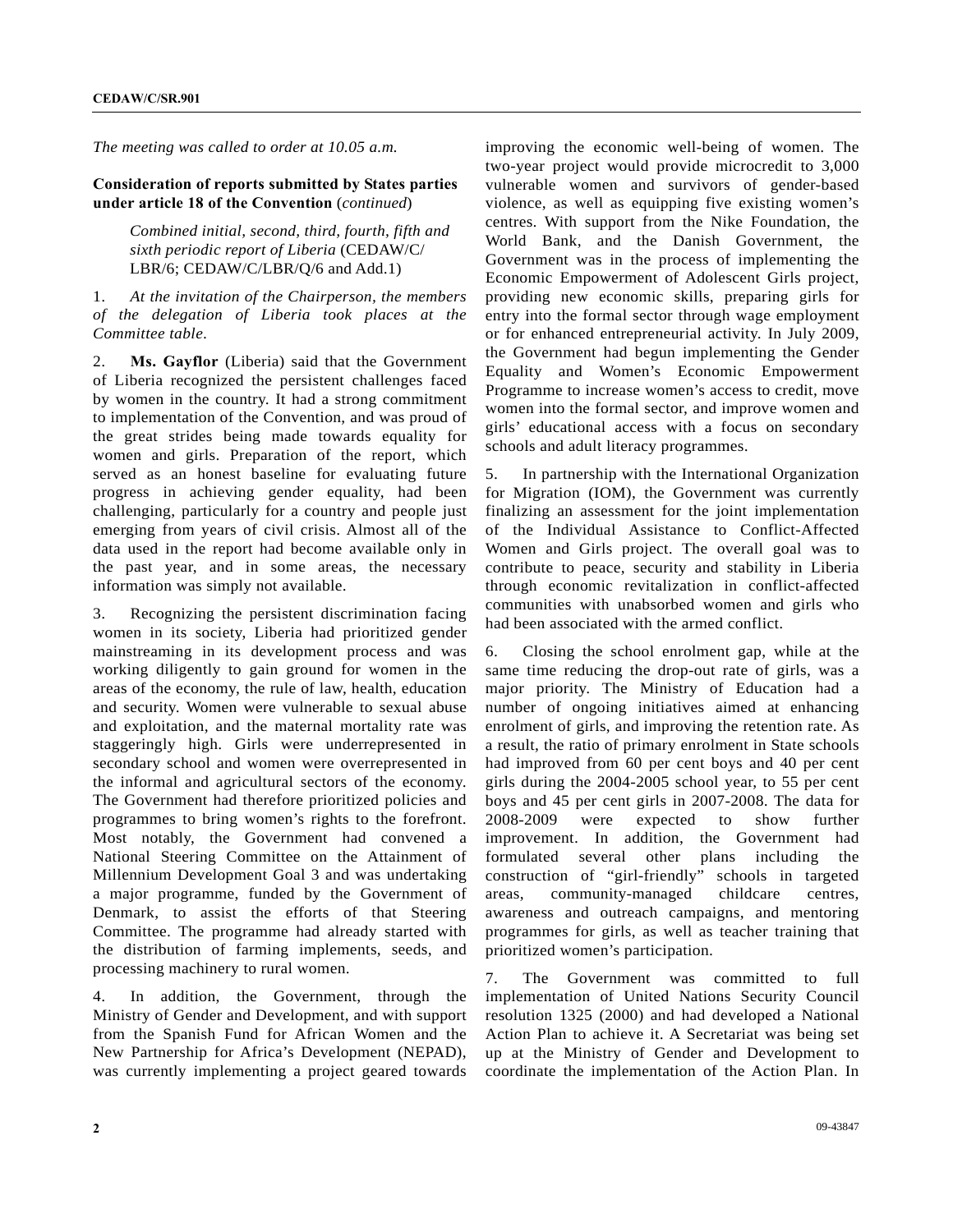addition, a task force was to be set up to ensure the dissemination of information about the Action Plan.

8. In an effort to reduce the high rate of genderbased violence and to foster women's greater participation in community security, the Government had established a community policing programme throughout the country, as a partnership between the Liberian National Police and the community, which recognized the interdependence and shared responsibility of the police and the community in ensuring a safe environment for all citizens, both males and females.

9. Believing that access to land was one of the major ingredients for women's economic empowerment, the Government intended that a Land Reform Commission would work to remove the barriers to women's ownership of land. The Act creating the Land Reform Commission was awaiting the President's signature.

10. In June 2009, the President had established the Law Reform Commission, mandated to supervise all of the country's law reform processes, including reform of discriminatory laws that had not yet been repealed. The Government, with support from the Office of the Gender Advisor at the United Nations Mission in Liberia (UNMIL) was conducting an analysis of national laws to determine those that were discriminatory against women. The outcome of the analysis would then serve as the basis for advocacy aimed at changing such laws.

11. Improving access to justice was one of the key priorities of the Government. The newly established Sexual and Gender-based Violence Crimes Unit would provide prosecutorial and support services to survivors of sexual offences. The statute for the establishment of the Sexual Offences Court also provided for divisions of the Circuit Court to hear sex offence cases in all the political subdivisions. There was ongoing public education and advocacy to encourage women to engage with the formal justice system.

12. A second draft of the National Gender Policy had been produced. Additional consultations were currently taking place across the country which would lead to national validation of a final draft during the current year. The Ministry of Gender and Development had made sustained progress on the formation of the National Gender Forum. A total of 19 out of 21 Government ministries had designated gender focal

points. Additionally, thematic task forces based on the 12 critical areas of the Beijing Platform for Action were being resuscitated. In an effort to boost women's participation in the political process, the Fairness Bill had been submitted to the legislature for enactment. The Bill provided for a minimum of 30 per cent representation of women as elected officers and heads of the principal and subsidiary organs and structures of each registered political party in Liberia.

13. In an effort to create public awareness and sensitize the public on the content of the Convention, the Ministry of Gender and Development had embarked on a massive public awareness campaign. Mini-dramas had been produced, based on a simplified version of the Convention content, and were currently being aired on local radio stations and being performed at street corners and in various communities.

14. Perhaps most important was the fact that all the recommendations in Liberia's report to the Committee were incorporated in the Government's three-year development strategy. They were all being tracked for accountability purposes and the Government was committed to making progress towards those goals in the next two years.

#### *Articles 1 and 2*

15. **Mr. Flinterman** said that he was pleased to learn that the Law Reform Commission had been established since the report was written. He wished to know the priorities of the Commission and whether a general law on equality, including gender equality, figured among them. Noting that the report referred to the reconstitution of the Human Rights Commission, he asked whether that Commission had now been established and, if so, whether its mandate included, as a matter of priority, addressing the issues of gender equality.

16. Noting some contradictory statements in the report regarding the status of the Convention in domestic law in Liberia, he asked what were the obstacles to speedy publication of the Convention, which seemed to be such a small step. Understanding that domestication and incorporation constituted a much longer process, he asked whether that, too, was a priority of the Law Reform Commission.

17. **Ms. Ameline** expressed appreciation for the frankness of the report, with its honest detailing of the many problems facing Liberian women. The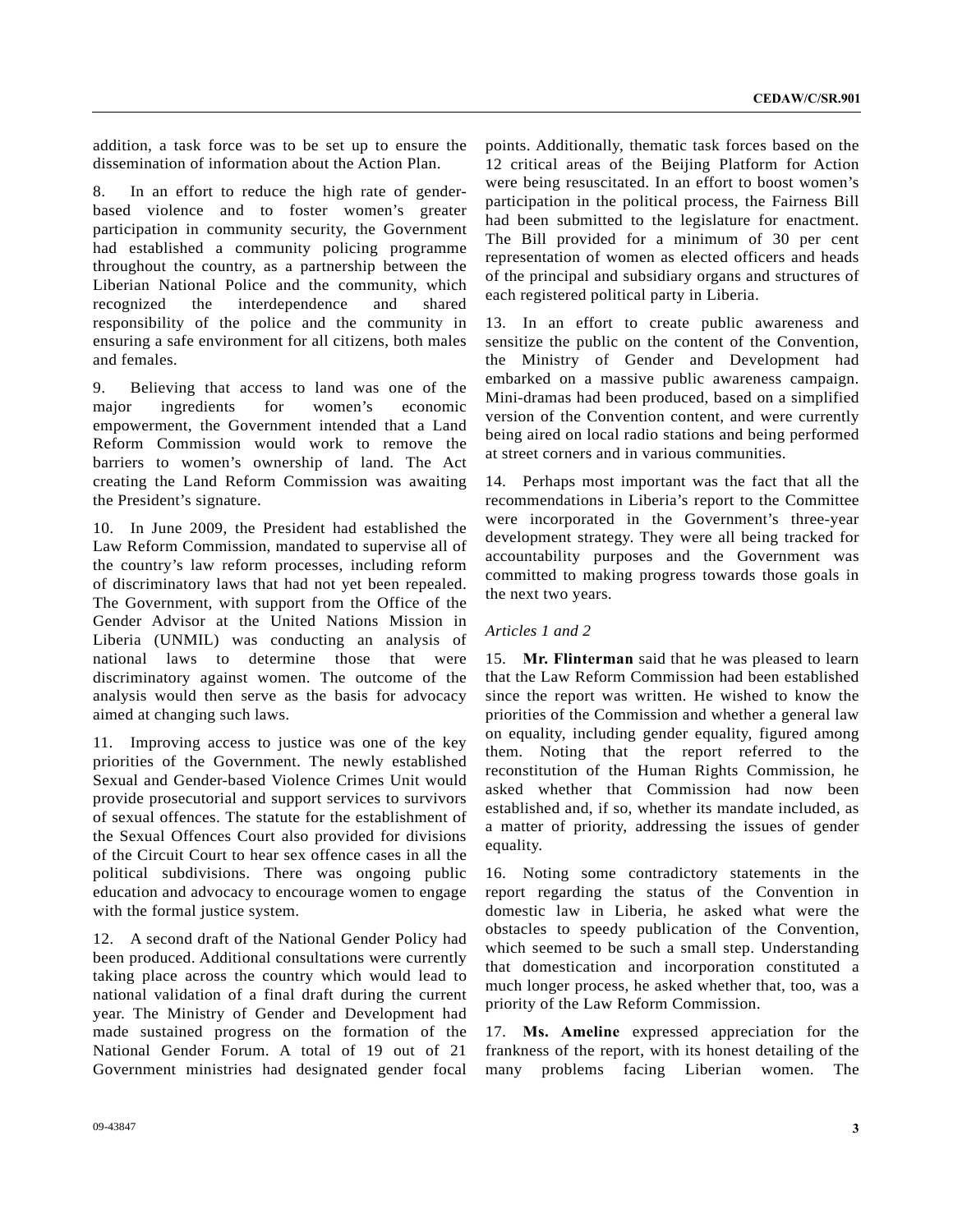implementation of Security Council resolution 1325 (2000) was very important to the Committee, because it was essential that the rule of law be established as rapidly as possible, particularly with a view to providing protection for women. The determination of President Ellen Johnson Sirleaf to make equality a reality was well known, but the duality of the legal system was a crucial issue, because it created a real discrimination between persons before the law and a double discrimination with regard to women, based on their geographical origin and their ethnicity. Since the Constitution did not specifically address discrimination, and there was not yet a specific law on equality, the dualistic system meant that the legal instruments that could be called on to enforce equality were very weak, and entailed a risk of preserving possibilities for violence against women and impunity for perpetrators. While it appeared that there was a willingness to legislate to improve that situation, and also to enhance the training of the judiciary and the police, it was essential to anchor the development of the country in the rule of law.

18. She asked what would be the order of priority in tackling the reforms of concern to women, and how the Government intended to eradicate the violence, a legacy of the war, that still marked Liberian society. She was also interested in any information about planned reparations for human rights violations during the war, notably of women, who had been the primary victims of violence. The death penalty had been re-established in Liberia, an action that was not in accordance with the Committee's vision of the rule of law, and she hoped to be reassured that its reintroduction was temporary.

19. **Ms. Šimonović**, noting that Liberia had 16 ethnic languages, asked about the plans for publication of the Convention. She also asked how domestication of the Convention was going to be coordinated with the twin processes of law reform and constitutional reform, and whether the Government might consider amendments to the Constitution that would allow international treaties to be immediately incorporated into domestic law, thus changing from a dualistic system of law to a monistic one. Noting that the United Nations Mission in Liberia was going to assist the Government in determining which laws were discriminatory, she hoped that the present constructive dialogue with the Committee would also assist in that process by providing a perspective on the compatibility of various

items of legislation and the Convention. Implementation of the concluding observations might also assist the Government in addressing discriminatory legislation.

20. Article 2 of the Convention made clear the obligation of States parties to enshrine the principle of equality between men and women either in the constitution or in a specific law. She sought information on how the Government intended to introduce the definition of elimination of discrimination against women in line with article 1 of the Convention. The current provisions in the Constitution was simply a prohibition of discrimination based on sex.

21. **Ms. Morgan** said that the Human Rights Commission had indeed been established and would work in concert with the Law Reform Commission to ensure that Liberia respected all international instruments on human rights, particularly those pertaining to the rights of women. Steps were being taken so that the Convention could be domesticated as quickly as possible after its publication.

22. The rule of law was one of the pillars of the Government's central policy document, the Poverty Reduction Strategy. One of the many plans under way related to the Liberian National Police Force, which now had a Women's Protection Unit in each of the country's 15 counties.

23. Regarding the death penalty, she noted that there had not been a formal execution in Liberia since 1980. However, legal provisions were sometimes promulgated in response to specific situations of urgency; the death penalty had been introduced with the legislation on armed robbery, which was a phenomenon currently plaguing the country. The President was already working with the Law Reform Commission on the matter.

24. **Ms. Gayflor**, referring to publication of the Convention, noted that the country used a simplified Liberian English that most people could understand. Additionally, there were a small number of languages that were common to most of its regions. The Convention would be re-expressed in that very simple English and the Government would work with rural radio stations to determine how either that version or one or other of the commonly understood languages could be used to make ordinary people aware of the Convention and the benefits it offered.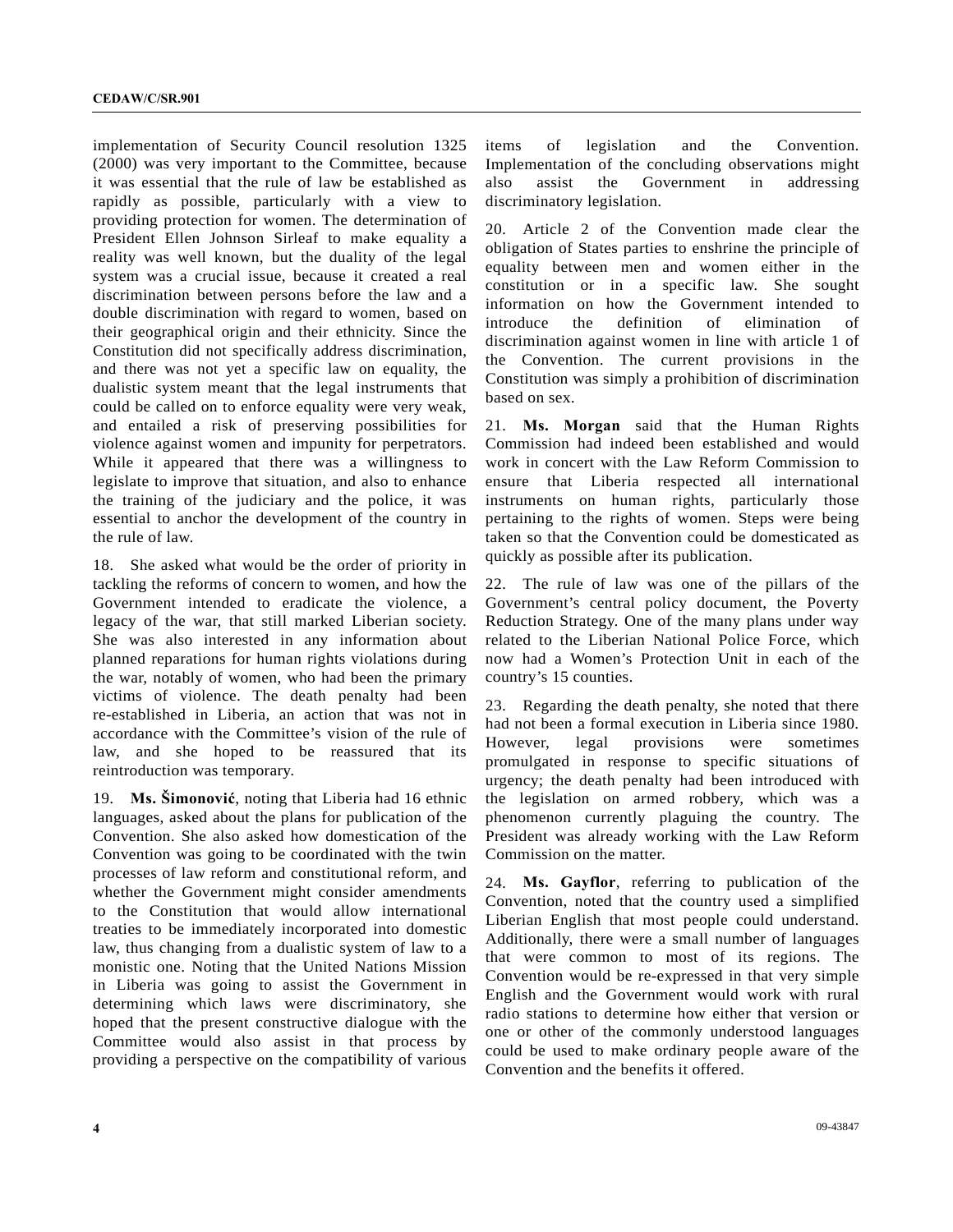25. Security Council resolution 1325 (2000) was regarded as a landmark, and the Government intended to use it as a tool to challenge policymakers and achieve accountability for what needed to be done in the interests of women. Women were excited at the possibilities: they were no longer sitting at the back of the room and watching the men take the decisions. Like the President, they were not interested in token representation: they wanted to be fully involved.

26. **Ms. Morgan** (Liberia) said that there was continued political will to eradicate rape. Although medical care for rape victims was still a challenge, the Association of Female Lawyers of Liberia was working with Government ministries and private clinics to ensure that both rural and urban women received access to such care in the event of rape. In an initiative of the new Sexual and Gender-based Violence Crimes Unit, victims were driven to medical facilities so that evidence could be properly collected and preserved. Although it was hard to prosecute crimes of rape that were not reported, women were often reluctant to come forward owing to the fear of stigmatization; the Association of Female Lawyers of Liberia, non-governmental organizations (NGOs), the Ministry of Justice and the Ministry of Gender and Development were working to raise awareness in that regard.

#### *Article 3*

27. **Ms. Neubauer** asked whether the programmes initiated to build the capacity of the Ministry of Gender and Development, as described in the State party's response to question 8 of the Committee's list of issues and questions, had adequately addressed the understaffing and shortage of resources mentioned in the report. Additional information on the Ministry's actual needs in terms of human resources, financing and logistics would also be useful. While the Government was to be commended for initiating the drafting of a National Gender Policy, she wondered why that process was taking so long. It should already have been finalized, whereas in fact additional consultations were still taking place. The reporting State should also clarify whether the Convention was being used as a legal framework for drafting; whether the national parliament received systematic reports on the drafting process, in view of the requirement for it to endorse the draft Policy; and whether any time frame or indicators had been established to measure progress in implementing the Policy.

28. **Ms. Gayflor** (Liberia) said that significant progress had been made since the publication of the report. The Ministry of Gender and Development had benefited from the secondment of technical staff from the Senior Executive Service Programme, as well as obtaining support from the Scott Family Fellows programme. About \$1 million in capacity-building would be received from the Danish International Development Agency over the next three years, allowing for the provision of a gender adviser, regional coordinators to strengthen the capacity of the county coordinators, and economic empowerment officers. A national youth volunteer programme, supported by the United Nations Development Programme and the Ministry of Youth and Sports, had also been launched at the county level. The Ministry of Gender and Development had successfully lobbied other ministries to support gender focal points through their own budgets.

29. With regard to the National Gender Policy, it was important that it could be used to monitor implementation of all the relevant plans and instruments developed previously. It had taken a long time to finalize the policy because of a lack of internal expertise; the recruitment of consultants, who sometimes had to leave the project before their work was finished, had been time-consuming. The Ministry very much looked forward to concluding the process.

30. In terms of financial resources, there were competing priorities in Liberia. Although gender budgeting had not been adopted as a policy measure, the Ministry of Gender and Development worked with other ministries to ensure that issues affecting women were adequately addressed. Funding to tackle the issue of maternal mortality, for example, would go to the Ministry of Health rather than the Ministry of Gender and Development, but that Ministry considered that it was doing its work if the programmes of other agencies gave proper attention to women's needs.

#### *Article 4*

31. **Mr. Flinterman** noted that while temporary special measures had been introduced in the area of political participation, they had not been adhered to as they had no legal basis. He welcomed the fact that a bill had been submitted to parliament to remedy that situation; however it was important to recall that, according to the Committee's general recommendation No. 25, States parties were obliged to adopt temporary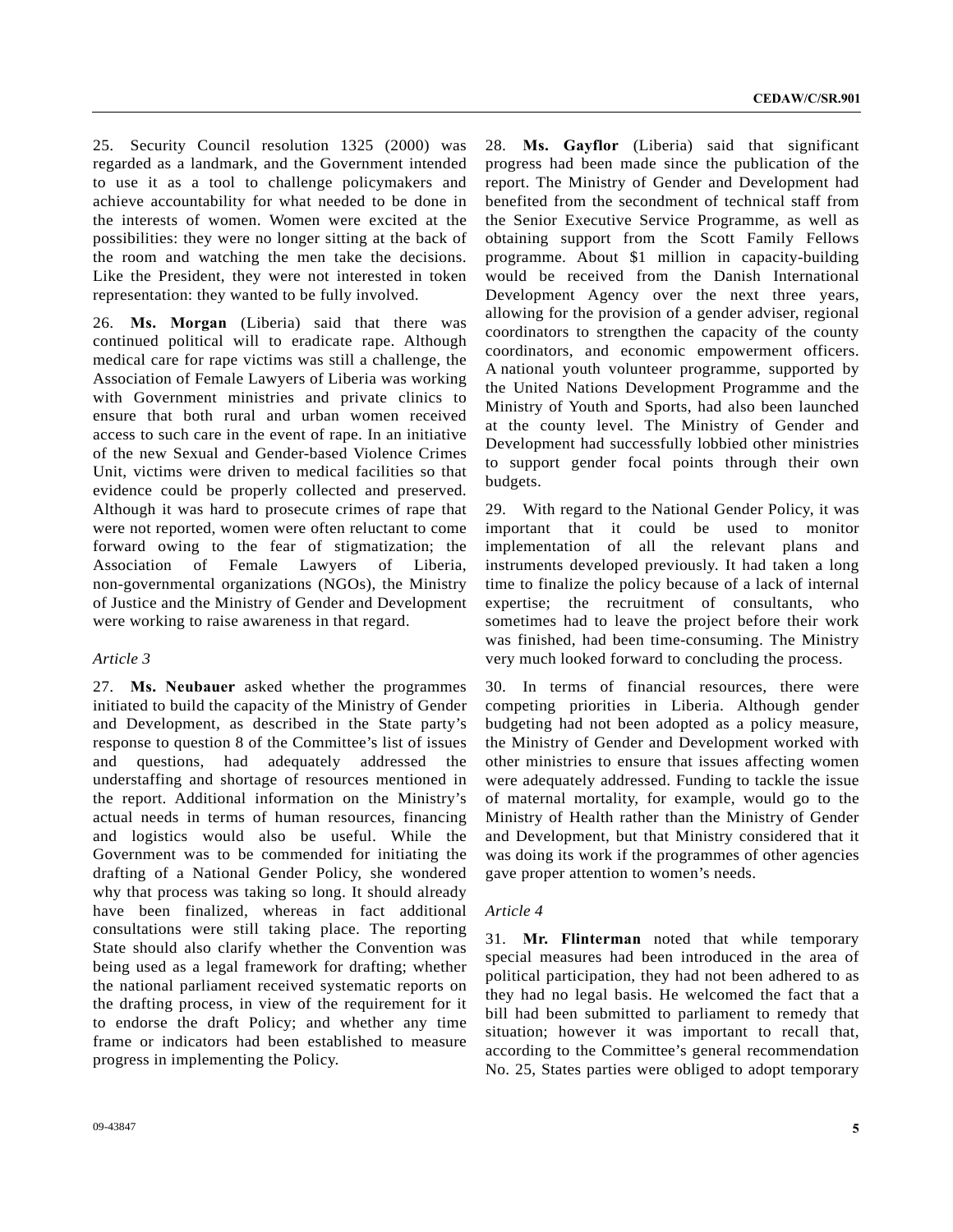special measures, where relevant, in all substantive fields governed by the Convention, and the mandate to adopt such measures should be based on explicit provisions in the Constitution or national law. He would therefore like to know whether the issue of temporary special measures was on the agenda of the Constitutional Reform Taskforce or the Law Reform Commission and whether the Government envisaged adopting such measures in other fields.

32. **Ms. Gayflor** (Liberia) said that the President of Liberia was committed to adopting temporary special measures and efforts were being made to achieve that goal. The United Nations Development Fund for Women (UNIFEM) was working in consultation with the Ministry of Gender and Development and the Association of Female Lawyers of Liberia to establish how best to secure the support of the largely male parliament for the current bill. The Government would take up the challenge of ensuring that temporary special measures in other areas were included on the agenda of the Law Reform Commission; provided that all the groundwork had been done it should be possible to hold accountable those responsible for legal reform and remind them that their decisions must be based on the interests of their constituents, who included women. The United Nations Mission in Liberia (UNMIL) was also helping the Government to review the country's laws and develop the tools needed to engage with parliament in the area of women's rights. Any information from the Committee on how the Government could strengthen its advocacy would be welcome.

#### *Article 5*

33. **The Chairperson**, speaking in her capacity as an expert, asked the State party to clarify why it had no laws criminalizing harmful traditional practices such as witch-hunting, trial by ordeal and, in particular, female genital mutilation. She also wondered whether international mechanisms, such as UNIFEM, the World Health Organization or the African Union, could provide assistance for the implementation of programmes to combat such practices.

34. **Ms. Arocha Domínguez** said that she commended the important steps taken to empower women by facilitating their access to education, health care and economic resources. However, the Government appeared to give less weight to measures aimed at changing the cultural practices and

stereotypes that treated women as inferior to men. It was necessary to clarify whether the Government's three-year development strategy incorporated such measures and how the Government would work with civil servants, teachers and health-care professionals to ensure the implementation of empowerment measures adopted in an environment free from prejudice and stereotypes.

35. It was very troubling to note that the Minister of Internal Affairs had condoned female genital mutilation by arguing that it was a cultural practice that should be respected. She wished to know whether that position was widespread within the Government and whether the Ministry of Gender and Development had seized on the Minister's comments to raise awareness and promote social debate. She would also like to know what obstacles had prevented it from modifying school textbooks to eliminate stereotyping, and how teachers, who were mainly male, could be trained to implement the policies aimed at expanding girls' educational opportunities. Lastly, she wondered what measures had been taken to educate community and religious leaders so that they could contribute to the elimination of stereotypes at the family and local community level.

36. **Ms. Rasekh** said that, as a State party that had ratified the Convention almost 30 years earlier, Liberia had an obligation to engage in a process to change attitudes on issues such as female genital mutilation and early marriage. Its efforts to eliminate female genital mutilation appeared very weak. Legislative and punitive measures, awareness-raising initiatives and education were all needed to eradicate that practice, which was a major health and human rights issue. In particular, it should indicate what measures were being taken to change the attitudes of Government officials. Concerning early marriage, she wondered what legislative or other measures existed to punish families who forced their daughters to marry at the age of 14 or younger.

37. **Ms. Begum** said that Liberia should clarify its stance on female genital mutilation and inform the Committee whether it planned to eradicate and condemn that harmful practice. She also wondered how many practitioners of female genital mutilation had sought alternative livelihoods and whether the Government encouraged them to do so. Despite the high levels of physical and sexual violence against women, as described in paragraphs 7.12 and 7.13 of the report, there was no law against domestic violence. The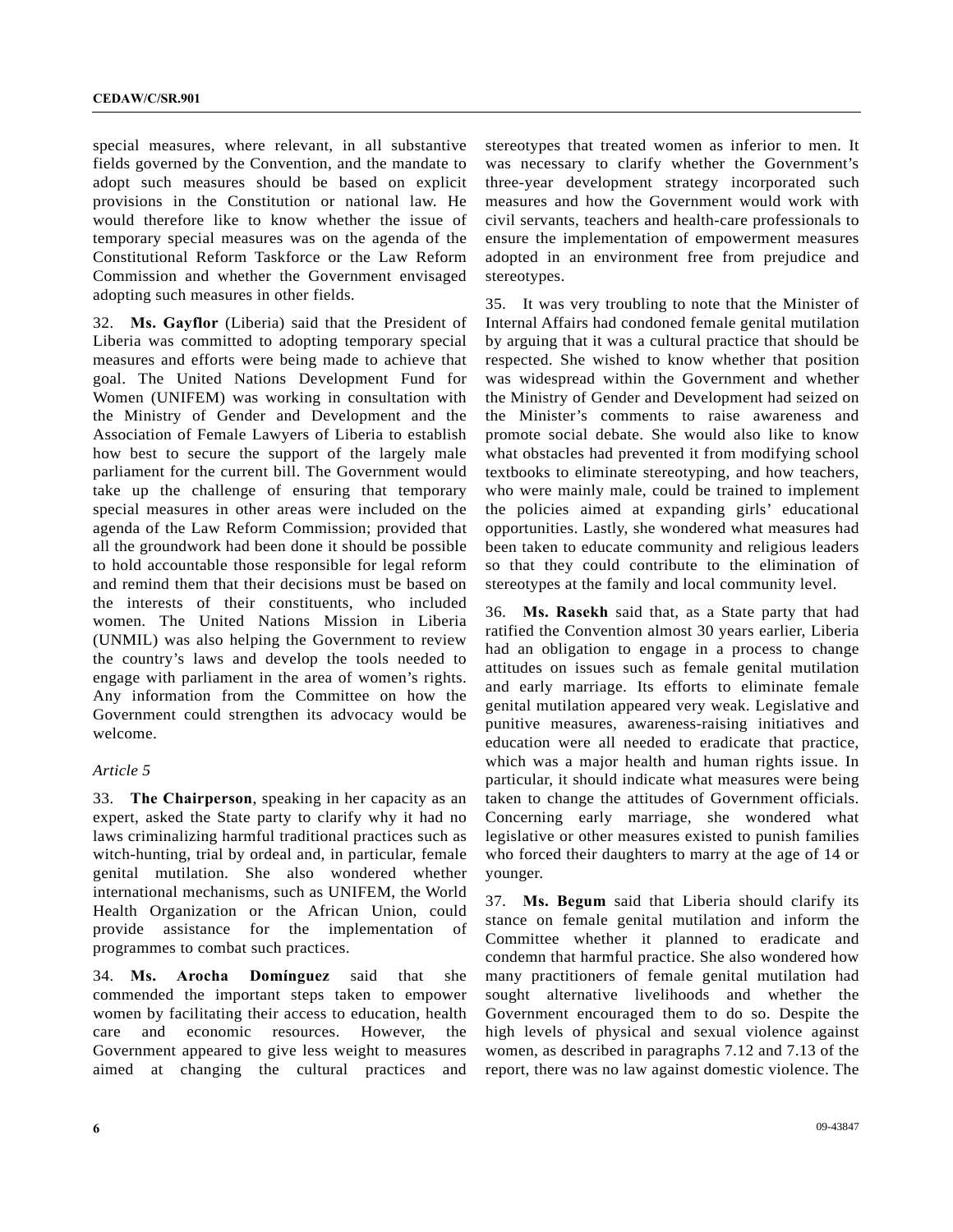State party should indicate whether it planned to enact legislation addressing all forms of violence, including domestic violence.

38. **Ms. Coker-Appiah** expressed concern that some provisions of the Revised Rules and Regulations Governing the Hinterland of Liberia (Customary Law) clearly violated the Convention, as well as the Convention against Torture and Other Cruel, Inhuman or Degrading Treatment or Punishment. She wished to know whether such laws would be addressed as a priority by the Law Reform Commission. It was important to remember that culture and traditions were dynamic, not static, and could therefore be changed. The issue of female genital mutilation must be addressed with the same boldness that had been shown in relation to other issues. She hoped that the next report would include information on legislation adopted to prohibit that practice.

39. **Ms. Gayflor** (Liberia) said that trial by ordeal was already prohibited by law. The Minister of Justice had also strongly condemned the practice and, while it had not yet been totally eliminated, it was practised less frequently and was certainly not condoned. With regard to stereotypes, the situation was changing rapidly. Women were increasingly assuming positions of leadership — Liberia had a female President — and women and girls were no longer accepting stereotypes. Mentoring programmes existed to encourage girl students to take subjects such as mathematics and steps were under way to eliminate stereotypes in textbooks. Women were also increasingly involved in previously male-dominated fields, such as weaving. A number of awareness programmes had been launched and women were participating in decision-making processes at the community level. There was certainly the political will to eliminate stereotypes, and although further progress was needed, she was confident that the issue would gradually be resolved. In fact, since women were no longer accepting the status quo it was important to ensure that they did not instead become perpetrators of violence; both women's and men's rights must be respected.

40. More needed to be done to change attitudes regarding female genital mutilation; the comments of the Minister of Internal Affairs, for which there was no excuse, had been included in the report to highlight the challenges faced. The situation was gradually changing, however, as the practice was less prevalent than before. Although it was a very sensitive issue,

Liberia would take the Committee's advice on the need for a law prohibiting female genital mutilation. Awareness-raising initiatives were also vital, as some women felt they would be stigmatized if they did not accept the practice, and practitioners must be supported to find alternative livelihoods; a few former practitioners were now serving as mentors. The Government intended to use the Convention as an advocacy tool. Although it had been ratified almost 30 years earlier, no institution had been responsible for its implementation in Liberia until 1993. The Government was now fully committed to meeting its obligations under the Convention and would be developing a plan of action to achieve progress in all the areas discussed before the Committee.

41. **Mr. Korto** (Liberia) said that while it was not possible to change cultural practices overnight, Liberia was making strides. In the past, nursing had traditionally been considered a women's profession, while medicine and engineering were seen as male professions. Such views had even influenced how the Ministry of Education awarded scholarships. However, men and women now had equal opportunities for scholarships. Moreover, there were university and graduate scholarship programmes exclusively for women.

42. Female genital mutilation was a politically sensitive issue. When the Minister of Internal Affairs had commented in 2007 that it was a cultural practice which must be respected, he may not have meant it. Yet the comment was understandable, for it would take some time before the issue could be approached boldly.

43. Female genital mutilation was generally performed at institutions known as "bush schools", where young girls went to receive traditional knowledge. However, the function of the bush schools in Liberian society was lessening with the spread of Western-style education. The Cabinet was considering a request from the Ministry of Education to limit the operation of bush schools to times when regular schools were not in session. Previously, young girls had been removed from school while it was in session in order to be sent to bush schools, where they underwent female genital mutilation. Gradually, as more people became educated, the practice of female genital mutilation would die a natural death. Legislation alone could not change a political belief.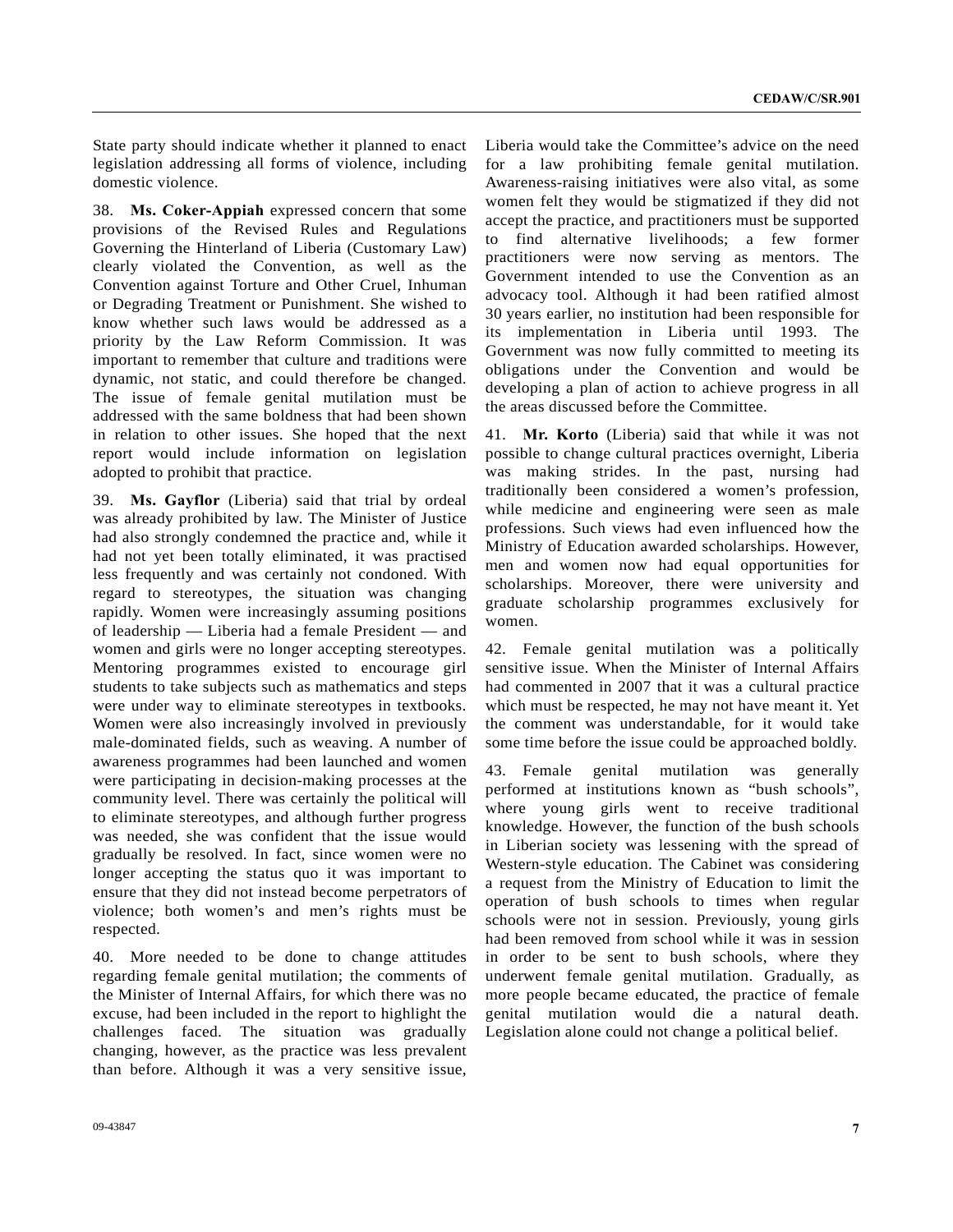44. **Ms. Morgan** (Liberia) said that the Inheritance Law of 2003 had put an end to the identification of women as chattel, placed rural women on an equal footing with urban women and given rural women the opportunity to own property, whether bought during or before marriage. Rape laws had been expanded to cover all forms of rape, including gang rape. While there was no domestic violence law, the rape laws did not prohibit the prosecution of marital rape. In the past year, 15 qualified law graduates had been placed as county attorneys in the 15 counties of Liberia to carry out interviews, evidence collection and prosecution. In each of the 15 counties, there was an office with staff trained to respond to issues of gender-based and sexual violence.

#### *Article 6*

45. **Ms. Chutikul** asked whether the definition of trafficking contained in the Anti-Human Trafficking Act of 2005 covered forced labour, organ harvesting and prostitution, as in the Protocol to Prevent, Suppress and Punish Trafficking in Persons, Especially Women and Children, supplementing the United Nations Convention against Transnational Organized Crime. She wished to know the mandate of the ministerial anti-trafficking task force, its achievements since its establishment in 2006 and whether a trafficking action plan had been developed.

46. The report stated that no trafficking cases had been prosecuted. It would be helpful to know whether the Ministries of Justice and Labour envisaged a plan to improve the situation. What was the implication of Liberia's signature of the Economic Community of West African States Plan of Action against Trafficking in Persons in regard to actions taken within Liberia and between Liberia and other States? Information on how the Government assisted and worked with non-governmental organizations which helped victims and engaged in preventive interventions would also be appreciated.

47. Further information was requested on the law against prostitution, in particular regarding prosecution of minors, forced prostitution and punishment of pimps and proprietors of houses of prostitution. It would be helpful to know what services were provided to those wishing to leave prostitution. Information about the effectiveness of programmes to help vulnerable girls would be appreciated, specifically regarding how many girls had been turned away from engaging in prostitution. Information on what had been done in rural areas in that regard was also requested.

48. **Ms. Rasekh** requested further information on shelters for victims of trafficking. While Liberian law had stringent prosecution and punishment measures for trafficking offenders, none of those who had been caught and arrested had been punished, apparently owing to a lack of education on the part of judges and a lack of knowledge and human and other resources in the court system. More information on measures taken to address those lacunae was requested, and on efforts and activities to halt trafficking at the regional level. Efforts to educate border police were of particular interest.

49. According to the report, many victims of genderbased violence did not seek assistance due to shame; some lacked access to help, because they were poor. Victims received no support and perpetrators were not punished because domestic violence and violence against women were not criminalized. Elaboration on measures to change that situation was requested.

50. **Ms. Morgan** said that recently, trafficking in children had become a problem. The definition of trafficking covered prostitution and trafficking in organs. The Ministries of Justice and Labour co-chaired a national anti-trafficking task force. A national action plan had been developed.

51. Weak law enforcement was indeed an issue. Most of the laws were being reviewed for compatibility with international instruments. Committees to reform the Constitution and the laws had been established, as had a National Human Rights Commission. A national action plan for human rights was under way.

52. There was dialogue on trafficking with Sierra Leone, Guinea and Côte d'Ivoire and specifically on drug trafficking with Nigeria and Ghana. When pimps were found, they were prosecuted, but crimes had to be reported in order to be prosecuted. Court staff all over the country spoke with women and children to encourage them to report violence. The Ministry of Justice had established a mobile prosecution unit, which travelled from county to county gathering evidence and prosecuting perpetrators.

53. The President had recently established a central adoption authority, based on an international instrument, which might be sent to lawmakers for ratification as a measure to combat trafficking in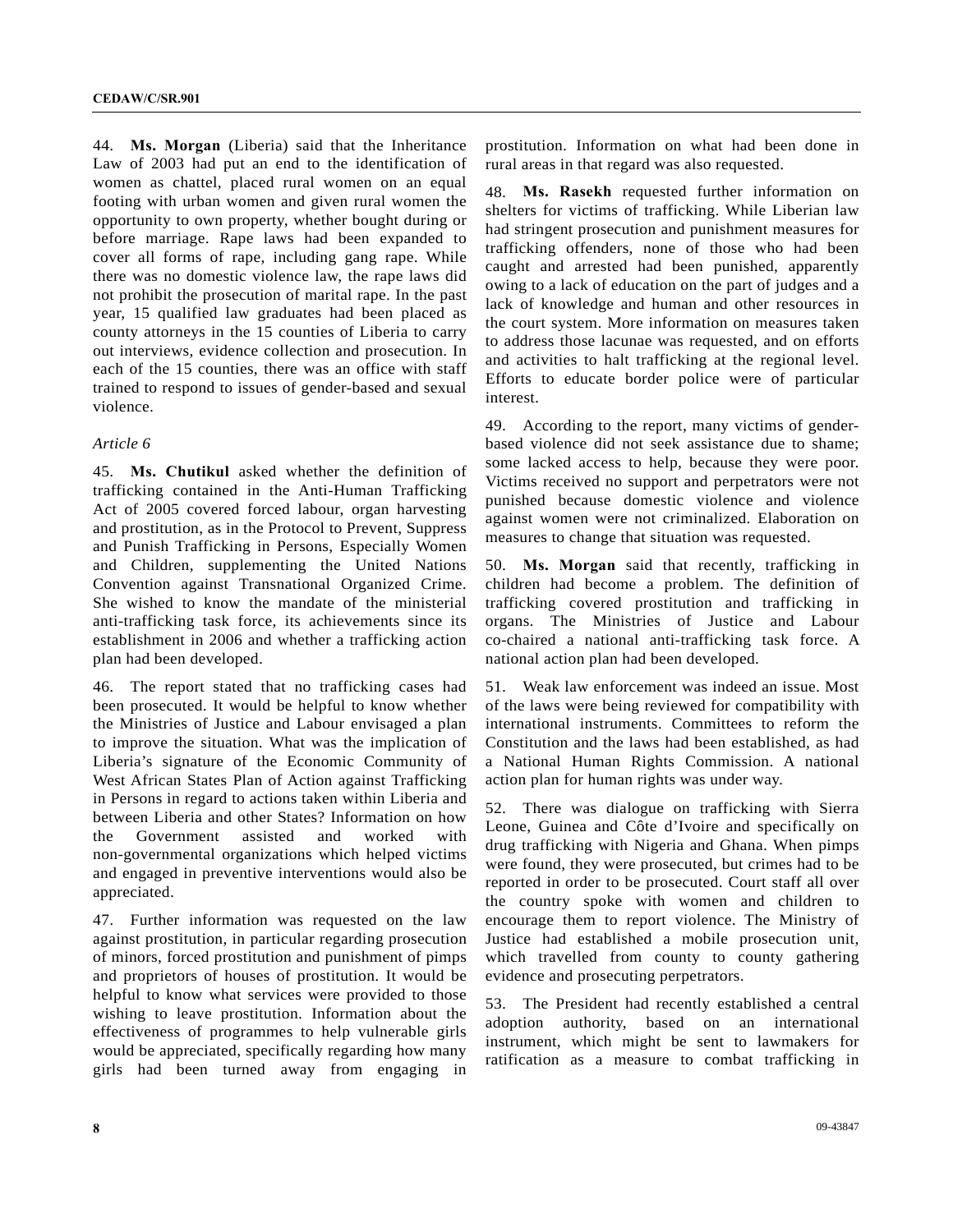children. In the last six months, 36 children had been trafficked. They had been recovered and reunited with their parents, and the perpetrator was in jail.

54. **Ms. Gayflor** said that there were safe houses in five counties, but most were in Monrovia. A set of safe house guidelines had been developed. Most trafficking in Liberia was internal rather than transnational, with traffickers luring people from rural areas under false pretences. Labour and adoption were the two areas where law enforcement efforts were concentrated. A pilot project in nine communities, supported by Nike, provided assistance to girls. Through the programme, girls acquired skills as drivers, painters and plumbers. Employment and empowerment programmes to prevent girls from going into prostitution were being discussed.

55. **Mr. Flinterman** asked about the composition and mandate of the National Human Rights Commission and wished to know whether the needs of women and gender equality were a significant part of that mandate. While the report stated that the Convention had the same status as the Constitution, the Convention must nonetheless be incorporated into domestic law. He enquired about obstacles to the publication of the Convention, which would ensure that it was in fact on the same level as the Constitution.

56. **Ms. Coker-Appiah** said that clarity was lacking regarding the procedure for publishing international conventions. She understood that publication was an act of Parliament and that, as a result of publication, the treaty would become applicable. She asked whether there was a Law Reform Committee or a Law Reform Commission.

57. **Ms. Gayflor** said that it was a commission.

58. **Ms. Coker-Appiah** requested further information on the types of support provided to non-governmental organizations and collaboration with them. Did the Government provide financial resources to non-governmental organizations? It would be helpful to know whether the Revised Rules and Regulations Governing the Hinterland of Liberia were on the priority list for the Law Reform Commission.

59. **Ms. Šimonović** said that it was not acceptable and not in line with the Convention for the Minister of Internal Affairs to condone female genital mutilation, nor for the Committee to be told to wait another four years to see concrete action on the issue. Female genital mutilation was a crime. There must be a clear

message to that effect. It was very clear that it was a form of bodily harm and gender-based violence. It was difficult to understand why it was classified merely as a harmful traditional practice. As a very first step, it should be criminalized and outlawed, in line with articles 1 and 2 (f) of the Convention, inter alia.

60. **Ms. Chutikul** asked if Government officials who engaged in trafficking received harsher punishment than others and whether that was stated in the law. It was hoped that the Law Reform Commission would consider the trafficking law in its review. She asked if victims of trafficking and prostitution and victims of domestic violence were housed in the same shelters, as psychosocial counselling for the two types of victims was in fact quite different. Further information about training for social workers who dealt with those victims would be appreciated.

61. **Ms. Neubauer** noted that a detailed action plan had been mentioned in the responses to the list of issues and questions (CEDAW/C/LBR/Q/6) as part of the draft national gender policy. She asked whether time frames and indicators for measuring outcomes and progress achieved in the implementation of a future national gender policy had been developed. Did the national gender policy strategy envisage systematic reporting to the national legislature after endorsement by the Cabinet?

62. It would be useful to know whether the obligations under the Convention had been used as a legal framework in drafting the national programmatic policy document. If not, the head of delegation and the Minister were urged to ensure that the recommendations of the Committee to the Government of Liberia be taken into consideration as the national gender policy was finalized.

63. **Ms. Halperin-Kaddari** said that information made available to the Committee indicated that all cases of sexual- and gender-based violence were referred to a single court, with the result that a backlog had built up. She asked for further information. There were also indications that, in view of that situation, women had recourse to customary law courts. Was it the case, however, that in those courts married women could not appear without their husbands, and did such courts have any women judges?

64. **Ms. Ameline** asked whether any scholarships were available for young women wishing to embark on a legal career. With regard to the approximately 25,000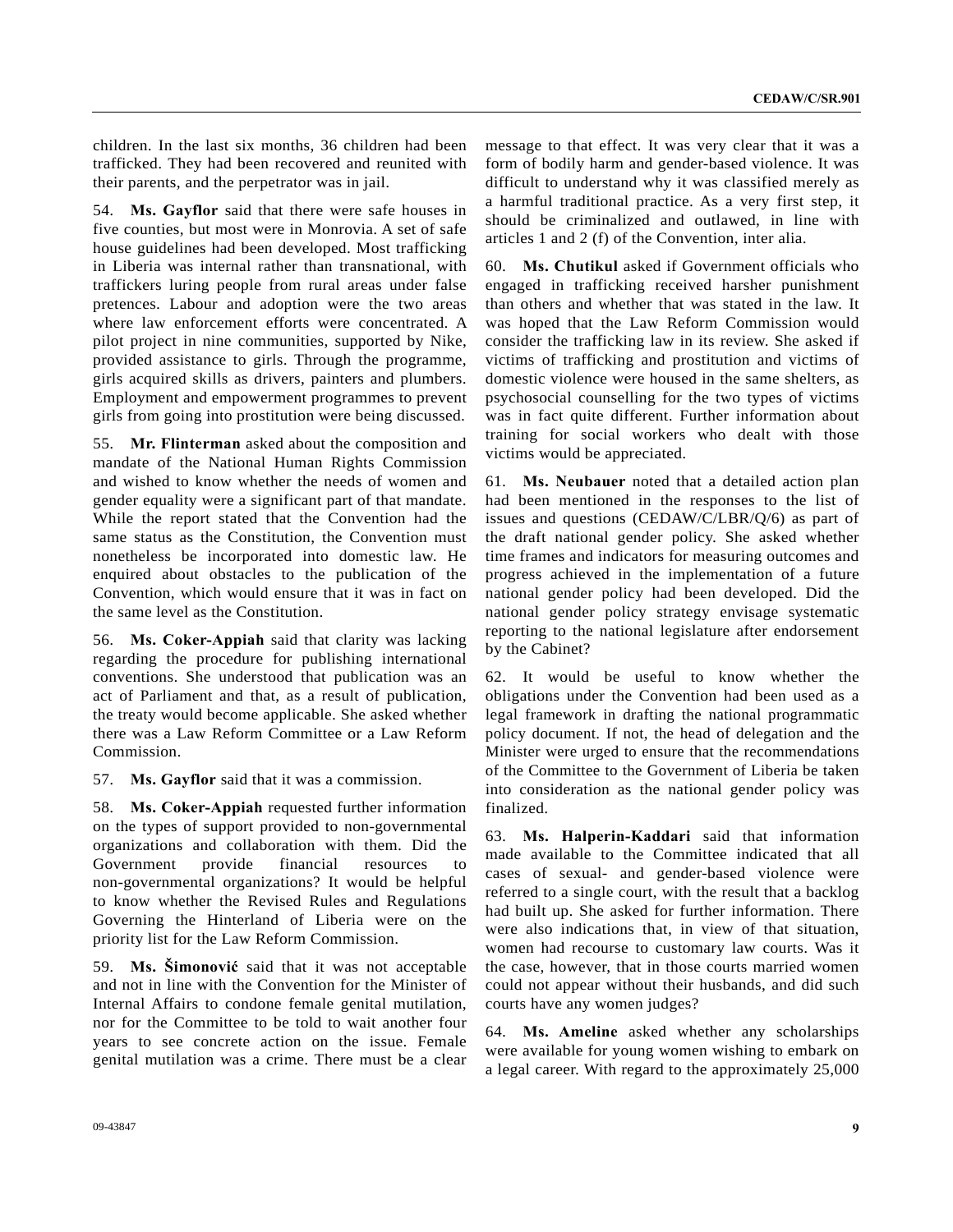women who had been involved in the armed conflict, she asked what the impact had been of the disarmament, demobilization and reintegration measures.

65. **Ms. Begum** asked whether national data on violence against women were available and what mechanism existed for the collection of data, particularly with regard to rape, a serious problem in the country. What measures were available to assist victims of violence, particularly rape, and what counselling services were available?

66. **Ms. Rasekh** said that the impunity of perpetrators of gender-based violence left victims helpless in terms of accessing justice and receiving support, knowing that perpetrators would not be punished. What measures were intended to remedy that situation? Recalling that the former President faced charges before the International Criminal Court, she asked what was happening in the case of other perpetrators responsible for mass crimes against women. There appeared to have been an epidemic of rape during the conflict.

67. **Ms. Pimentel**, noting that most court buildings and prisons were dilapidated, asked what steps the Government intended to take to modernize them, taking into account a gender perspective and the human rights of women.

68. **Ms. Morgan** (Liberia) said that the function of the Human Rights Commission was to ensure that the provisions of the human rights instruments ratified by Liberia were reflected in the country's human rights plan. Commission members were currently under consideration for appointment. A working group had been established to consider the harmonization of domestic legislation with the international instruments to which Liberia had acceded, and to identify harmful practices that were not consistent with those commitments. The adoption of the Inheritance Law, in the context of review of the Hinterland Regulations, was an important aspect of that process. Regarding the naming of officials who committed crimes, officials guilty of bribery were named.

69. Perpetrators of domestic violence were prosecuted, and the establishment of the Sexual and Gender-based Violence Crimes Unit testified to the Government's commitment, as did the planned creation of the Roving Prosecution Unit. Regarding the backlog of cases, the Government was trying to establish more courts. Courts met in 42-day long sessions, and a single case could easily occupy more than one session, perhaps tying up a court for half a year. In the context of efforts to prosecute gender-based crime, additional training was being provided for police in the collection of evidence and protection of the integrity of victims, and additional qualified lawyers had been appointed, which had resulted in improved prosecution rates. It was true that courts in the capital had a backlog, but cases were also prosecuted in the county courts. There were a number of women judges and attorneys, and ongoing training was provided for prosecutors, police, medical practitioners, local chiefs and, indeed, all stakeholders.

70. **Ms. Gayflor** (Liberia) said that the issues raised by Committee members would form part of the Government action plan and, in that context, the issue of female genital mutilation would certainly not be ignored. As for rape, it was simply not true that such offences had been a problem before the conflict. Rapists, when identified, had been treated badly. The war had changed that state of affairs. There was an urgent need for more-qualified counsellors to assist the victims of rape; many counsellors at present were not well qualified. She hoped that training programmes for counsellors could be established, and also that shelters, with the assistance of non-governmental organizations, could be set up.

71. Gender policy was still at a formative stage, but once finalized would be implemented through a plan of action. The Government was seeking to engage constructively with partners and non-governmental organizations, which mostly implemented programmes.

72. **Ms. Morgan** (Liberia) said that the question of perpetrators being charged by the International Criminal Court was being considered by the Truth and Reconciliation Commission and would be addressed in a report soon to be considered by the Government. As for the physical state of court and prison facilities, the Government had conducted a study in conjunction with the United Nations Development Programme, and hoped to receive some \$700,000 from the Peacebuilding Fund for the improvement of prison facilities. Some court facilities had also recently been upgraded. As for the backlog of cases, magistrates from other areas had been seconded to the capital in an effort to clear the courts of cases, and it was hoped to implement similar programmes elsewhere in the country.